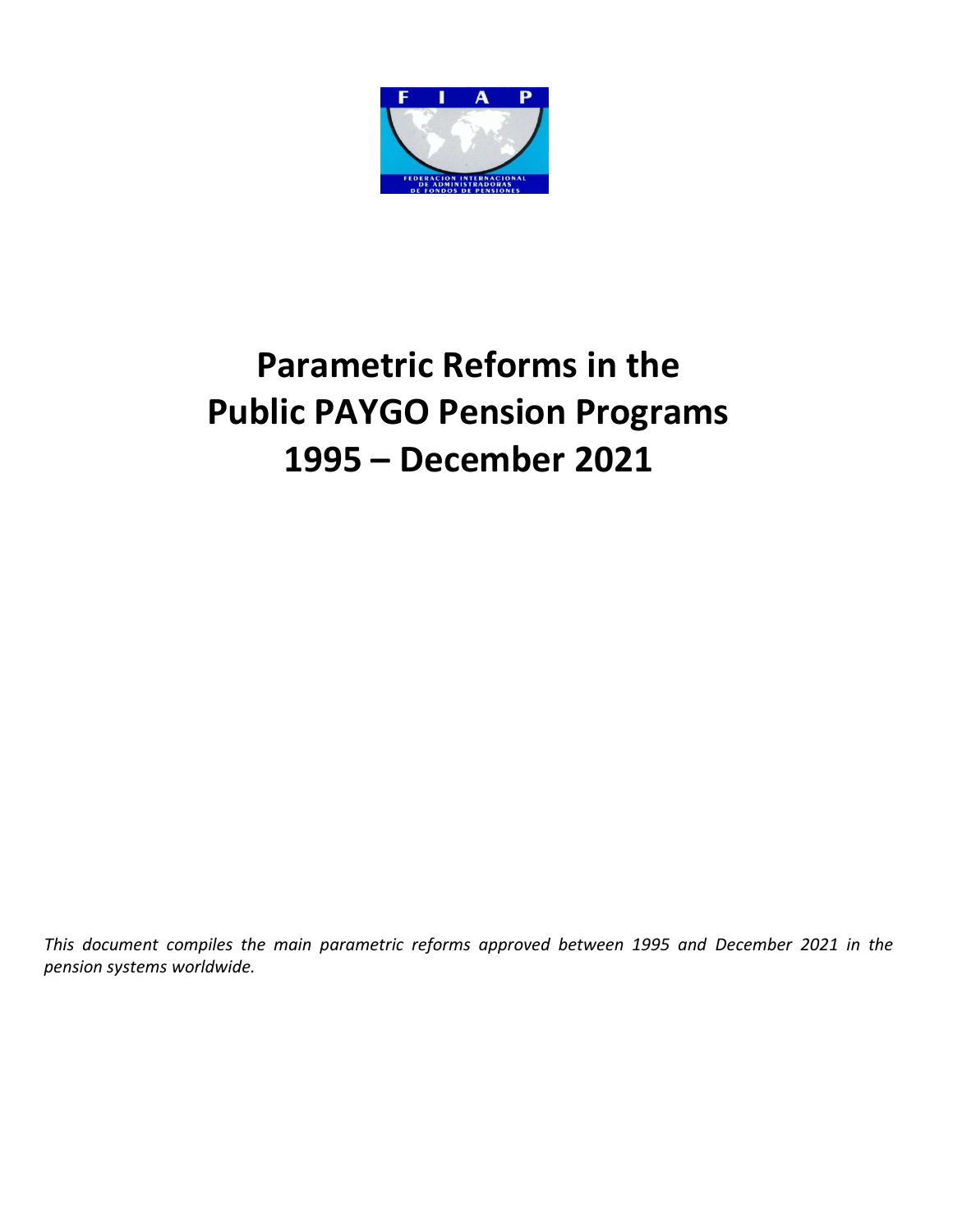### **I. Executive Summary**

### **Main parametric changes in the past 26 years**

### **(1995 – December 2021)**

**Within a span of 26 years, from 1995 to December 2021 (\*), in order to reduce fiscal costs:**

**80 countries increased the contribution rate in their PAYGO programs**

(**example: Spain, Netherlands, Norway).**

**64 increased the retirement age**

(**example: Israel, Ukraine, United Kingdom).**

**63 adjusted the benefits formula or reduced the benefits plan**

(**example: Costa Rica, Brazil, Italy**).

**(\*) Updated information takes into account reforms approved as of December 2021. In some cases, such approved reforms stipulate that the changes come into effect as of January 2022 or later, but they have nevertheless been included in the assessment of cases. Please see document "[ANNEX: Parametric Reforms in the Public PAYGO Pension Programs 1995](https://www.fiapinternacional.org/wp-content/uploads/2022/01/Parametric-Reforms-in-the-Public-PAYGO-Programs_1995-December-2021_ANNEX-1.pdf) – December 2021," for more specific details regarding the regulations.** 

**Sources: FIAP based on:**

- **"Reform Option I: Parametric Changes", David A. Robalino, World Bank Core Course on Pensions, 2009."**
- **"Crisis of the PAYGO Systems and Infringement of the Benefits Promise: Recent Developments in the Complex World Scenario," Angel Martinez-Aldama, in the FIAP 2012 book "Opportunities and Challenges of the individually Funded Systems in a Globalized World" (FIAP Mexico Seminar, May 2012)."**
- 
- **"The impact on workers of parametric changes in the PAYGO programs (FIAP document, 2009). "International Update", Social Security Administration; available at: [http://www.socialsecurity.gov/policy/docs/progdesc/intl\\_update](http://www.socialsecurity.gov/policy/docs/progdesc/intl_update/)***/*
- **"Global Retirement Update", AON Hewitt, available at: [http://www.aon.com/human-capital-consulting/thought](http://www.aon.com/human-capital-consulting/thought-leadership/leg_updates/global_reports/reports-pubs_global_retirement_update.jsp)[leadership/leg\\_updates/global\\_reports/reports-pubs\\_global\\_retirement\\_update.jsp](http://www.aon.com/human-capital-consulting/thought-leadership/leg_updates/global_reports/reports-pubs_global_retirement_update.jsp)**
- **Towers Watson – Global News in Briefs[: https://www.towerswatson.com/en/Insights/Newsletters/Global/global-news-briefs](https://www.towerswatson.com/en/Insights/Newsletters/Global/global-news-briefs)**
- **Progress of the Pension Systems, FIAP**[: https://www.fiapinternacional.org/en/publications/marcha-de-los-sistemas-de-pensiones/](https://www.fiapinternacional.org/en/publications/marcha-de-los-sistemas-de-pensiones/)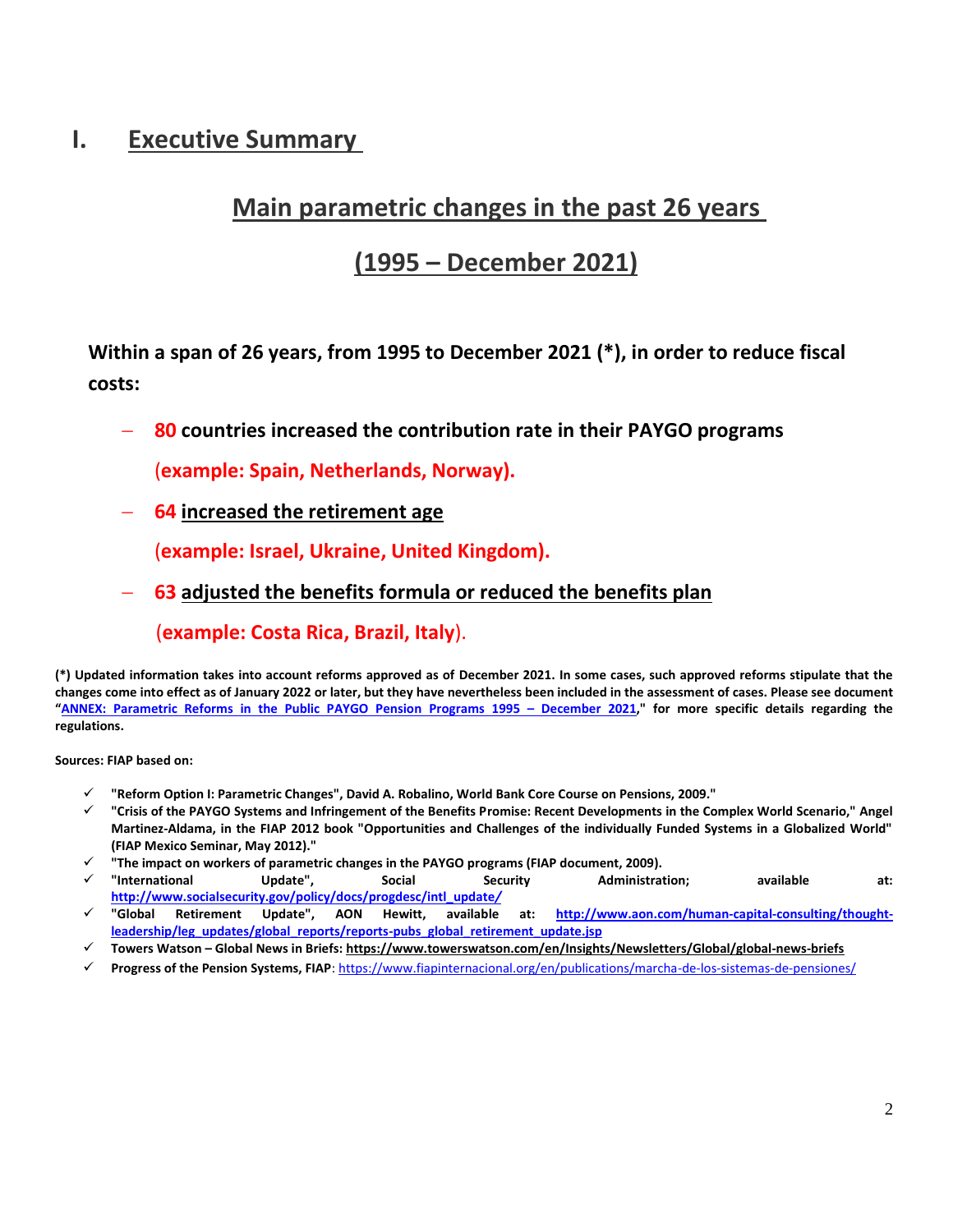# **II. Introduction**

Demographic changes (increase in life expectancy and reduction of the birth rate) are affecting the finances of pension systems worldwide and especially in the "Pay-as-you-go" (PAYGO) pension programs. Given this situation, many countries have been forced to make parametric reforms in their pension systems, such as increasing contribution rates, increasing the retirement age, increasing the number of contribution years needed to qualify for a pension, freezing pension benefits, or introducing adjustments to the formula for indexing pensions to make them less generous, thus helping to reduce the fiscal burden that the payment of State pensions entails.

The purpose of this document is to conduct an inventory of the main parametric reforms approved or implemented in the last 26 years, between 1995 and December 2021, in the PAYGO programs of the pension systems worldwide.

# **III. Methodology**

To meet the stated objective, the methodology consists in considering an initial inventory included as part of a study by the World Bank for the period between 1995 and 2005<sup>1</sup>. Subsequently, using different media and sources of information, including the regular reports of the United States Social Security Administration on the reforms to social security systems worldwide<sup>2</sup>, as well as the intelligence reports of international consulting firms such as AON Hewitt<sup>3</sup>, and other specialized agencies and media in the pensions and social security sphere, an assessment of the main parametric reforms adopted or approved between 2009 and December 2021 is performed. Finally, an overall assessment of the reforms introduced or adopted between 1995 and December 2021 is performed, which is a valid exercise for illustrating the general trends observed, even though information for the period between 2006 and 2008 is lacking. Each stage is explained in detail below.

#### *A. Review of parametric changes between 1995 and 2005*

Historical reviews in this regard are scarce in the available literature. One of the few documents that address this issue is a 2009 World Bank report [\(Reform Option I: Parametric Changes,](http://siteresources.worldbank.org/INTPENSIONS/Resources/395443-1142535808399/2329423-1248892431322/6346243-1266957864347/S5_Robalino_Reform_Option_1.pdf) David A. Roballino). This document states that in a period of ten years, between 1995 and 2005:

- 57 countries increased the contribution rate in their PAYGO programs
- 18 increased the retirement age, and

 $\overline{a}$ 

 28 adjusted the parameters of the benefits formula and cut back or froze old-age pension amounts in order to reduce fiscal costs.

<sup>&</sup>lt;sup>1</sup> ["Reform Option I: Parametric Changes"](http://siteresources.worldbank.org/INTPENSIONS/Resources/395443-1142535808399/2329423-1248892431322/6346243-1266957864347/S5_Robalino_Reform_Option_1.pdf), David A. Roballino, World Bank, 2009.

<sup>&</sup>lt;sup>2</sup> "International Update", Social Security Administration; available at: [http://www.socialsecurity.gov/policy/docs/progdesc/intl\\_update//](http://www.socialsecurity.gov/policy/docs/progdesc/intl_update/) <sup>3</sup> "Global Retirement Update", AON Hewitt, available at: [http://www.aon.com/human-capital-consulting/thought](http://www.aon.com/human-capital-consulting/thought-leadership/leg_updates/global_reports/reports-pubs_global_retirement_update.jsp)[leadership/leg\\_updates/global\\_reports/reports-pubs\\_global\\_retirement\\_update.jsp](http://www.aon.com/human-capital-consulting/thought-leadership/leg_updates/global_reports/reports-pubs_global_retirement_update.jsp)